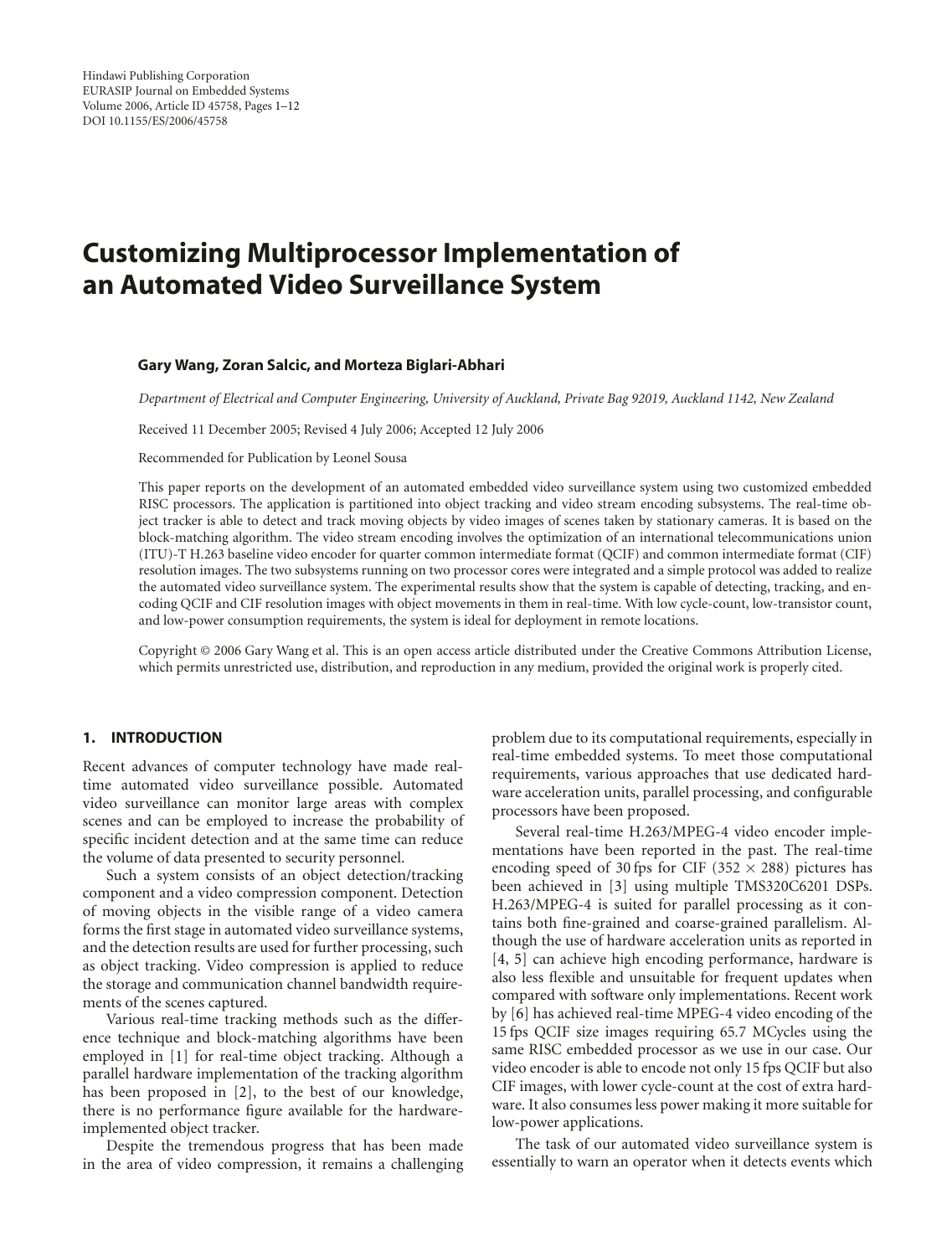may require human intervention and compress the captured video sequence for transmission and storage. In order to reduce the amount of video information that is actually transmitted and stored, and to further reduce the power consumption of the system, only bit streams with object movements in them are compressed and stored.

The main contribution of this paper is a fast automated video surveillance system that is capable of detecting, tracking, and encoding QCIF and CIF resolution images in real time. The system consists of two customized and optimized processors that will be described in [Section 3.](#page-2-0) [Section 2](#page-1-0) provides an overview of the overall surveillance system, which includes algorithms for object detection/tracking and implementation of the video compression standard. [Section 3](#page-2-0) provides description of implementation of its two major subsystems. The methodology to customize the processor cores to meet performance requirements is also presented. [Section 4](#page-6-0) describes building of a multiprocessor solution, simulator for the multiple processor system-on-chip (MPSoC) system and its software application. [Section 5](#page-8-0) presents the results and discussions followed by conclusions.

# <span id="page-1-0"></span>**2. AUTOMATED VIDEO SURVEILLANCE**

The techniques used for object detection and tracking, the algorithms employed in the video compression task, and the architectural decisions made in building our video surveillance system are outlined in this section.

## *2.1. Object detection and object tracking*

Detection of moving objects in video sequences can either be achieved by comparing each new frame with a representation of the scene background, a process called background subtraction, or by comparing it with the previous frame using a block-matching algorithm. Then object tracking is applied to track the position of a moving object from the video sequence.

Techniques which use a background model have the advantage of not being susceptible to textures that do not move, but have the disadvantage of not being able to detect foreground objects which have similar intensity to the background. Background modeling techniques can be classified into two broad categories [\[7\]](#page-10-7): nonrecursive and recursive. Nonrecursive techniques require the previous *N* video frames to be buffered, and then estimate the background image based on the temporal variation of each pixel within the buffer. Storage space is required to buffer the frames. Some of the commonly used nonrecursive techniques include frame differencing, median filter [\[8](#page-10-8), [9\]](#page-10-9), and nonparametric background model [\[10\]](#page-10-10). Recursive techniques do not need to buffer a set of frames for background estimation as those techniques recursively update a single background model based on each input frame. Recursive techniques are memory efficient, but input frames from distant past could have an effect on the current background model. So any error in the background model can linger for a longer period of time. Some of the commonly used recursive techniques include ap-



Figure 1: Schematic of the H.263 encoder.

<span id="page-1-1"></span>proximated median filter [\[11](#page-10-11)], Kalman filter [\[12,](#page-10-12) [13](#page-10-13)], and adaptive mixture of Gaussians [\[14,](#page-10-14) [15\]](#page-10-15).

Block-matching motion estimation algorithms widely used in video compression applications have also been used for moving object detection. The determined motion vectors can be used for object tracking by grouping or associating some of the motion vectors into a meaningful scene representation. Some real-time tracking methods based on blockmatching algorithms have been proposed [\[1,](#page-10-1) [16](#page-10-16), [17](#page-10-17)].

## *2.2. The H.263 encoder overview*

The H.263 video compression standard was defined by the ITU [\[18\]](#page-10-18) for use in a range of low bit-rate video applications over wireless and public-switched telephone networks. A generic H.263/MPEG-4 encoder showing transform and predictive coding is depicted in [Figure 1.](#page-1-1) The main operations that bring about compression include discrete cosine transform (DCT), inverse discrete cosine transform (IDCT), quantization (Q), inverse quantization (IQ), variable length coding (VLC), and motion estimation (ME).

A compressed video sequence is made up of a series of INTRA- and INTER-frames. An INTRA-frame is used as a reference frame for INTER-frame encoding. It is coded using the DCT, Q, and VLC. INTER-frames are coded using the ME, and built-on INTRA-frames (or previous INTERframes) with motion vectors. Thus an INTER-frame is not viewable on its own. In situations where the video sequence features a scene change, motion vectors will not generate a valid image. Thus to improve error resilience, H.263 coding standard calls for at least one INTRA-coded frame every 132 frames [\[19\]](#page-10-19) or when a scene change takes place.

# *2.3. Overall flow of the automated video surveillance system*

Object tracking using both the background subtraction and block-matching-based approaches have been modeled and evaluated to determine which one is the most appropriate for the implementation platform. Flow diagrams of the video surveillance system using the background subtraction approach and the block-matching-based approach integrated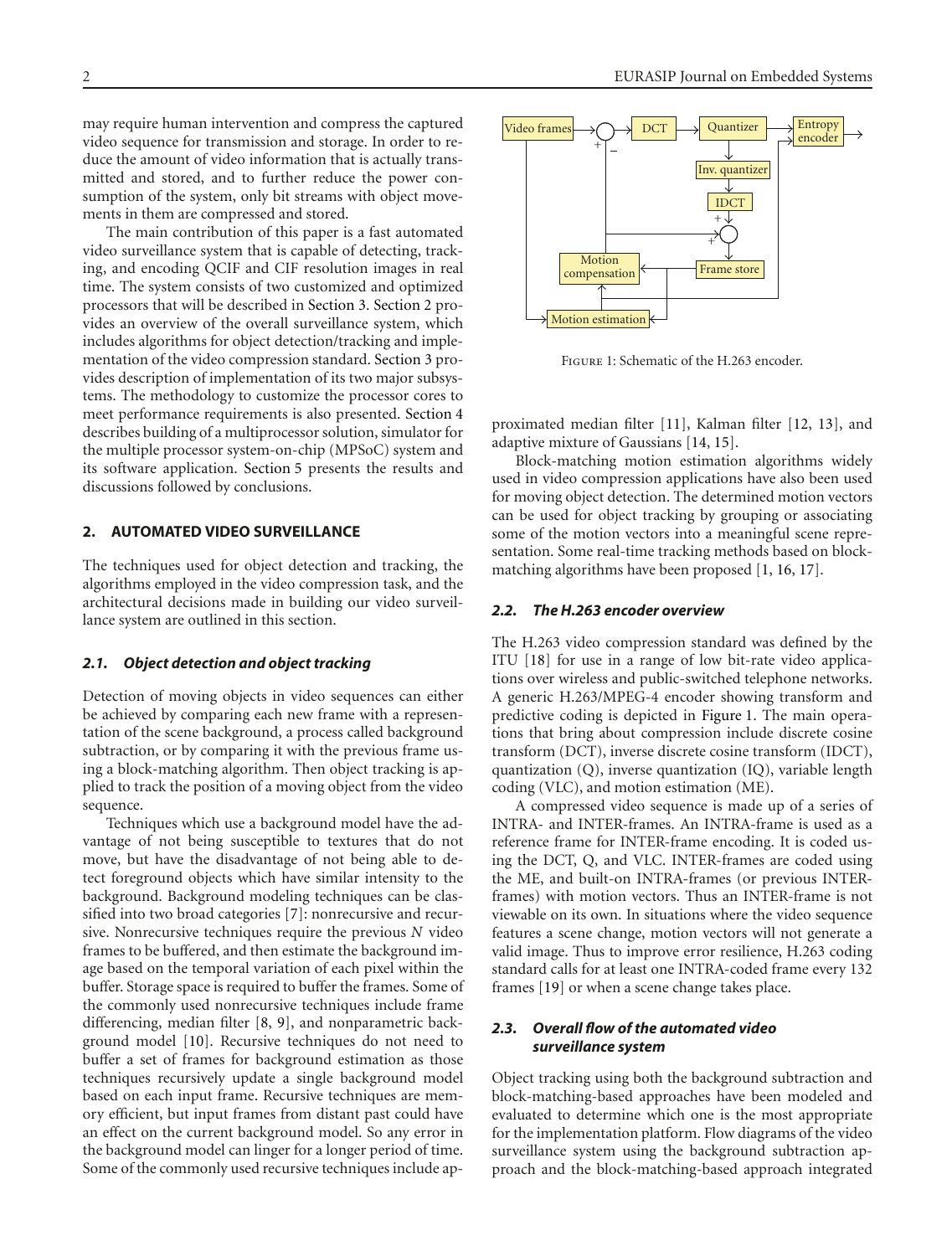<span id="page-2-1"></span>

<span id="page-2-2"></span>FIGURE 2: Flow diagram of the automated video surveillance system (a) using the background subtraction approach, (b) using the blockmatching-based approach.

with the video encoder are shown in Figures  $2(a)$  and  $2(b)$ , respectively.

In both cases, the video encoder blocks will only execute if at least one object has been detected in the scene.

The video surveillance system using the background subtraction approach works as follows. The video frame captured and stored in a temporary buffer is preprocessed to remove noise which enables more accurate object detection. The background model is then updated using one of the nonrecursive or recursive techniques before subtraction of the current video frame with the background model, followed by thresholding of the result to create a binary image. Postprocessing is carried out on the segmented objects to reject false positives. If an object of interest has been detected in the frame, the video encoder starts executing by reading the same video frame from the buffer; otherwise the content in the buffer can be replaced by the next video frame. The only data common to both applications is the input video frame. This method of implementing the object tracker does not allow the benefits offered by the SIMD DSP architecture, which is available as configuration feature of the used customizable processor, to be fully utilized due to the fact that it operates at the pixel level across different frames and it requires more frames to be buffered for nonrecursive techniques.

The flow diagram of the video surveillance system using the block-matching-based approach integrated with the video encoder is shown in [Figure 2\(b\).](#page-2-2) The reference frame for the object tracker is simply the previous frame, whereas the reference frame for the video sequence encoder is the reconstructed frame stored in the frame store. Since the object tracker processes every frame and the video encoder runs only when an object is detected, their reference frames are likely to be different most of the time; so two motion estimation blocks (one for the object tracker and the other in the video encoder) are required.

## <span id="page-2-0"></span>**3. IMPLEMENTATION**

This section describes briefly the processor core that has been used in our application and the implementation through processor customization of individual components that comprise the automated video surveillance application.

#### *3.1. Xtensa configurable processor core*

Tensilica's Xtensa processor [\[20](#page-11-0)] is a configurable, extensible, and synthesizable processor core which can be easily customized and integrated into system-on-chip (SoC) designs. The Xtensa base architecture includes a 32-bit ALU, as many as 64- and 32-bit general-purpose registers, and 80 base instructions, including 16- and 24-bit RISC instruction encoding with combined branch instructions, such as combined compare-and-branch and zero-overhead loops. SoC designers can add application-specific instructions to define new registers, register files, execution units, and custom data types using the Tensilica Instruction Extension (TIE) language. Using the Xtensa processor generator; designers can also add Vectra DSP engine extensions. Xtensa is supported with five main development tools, including a GNU-based software-development suite, the XCC (Xtensa C/C++ compiler), the instruction set simulator (ISS) and Xtensa modeling protocol (XTMP) API, the TIE compiler, and the mentor graphics X ray debugger. The ISS provides information on the contents of the registers in use and the output available at the processor interface, and the profiling tool measures the number of clock cycles spent performing specific tasks.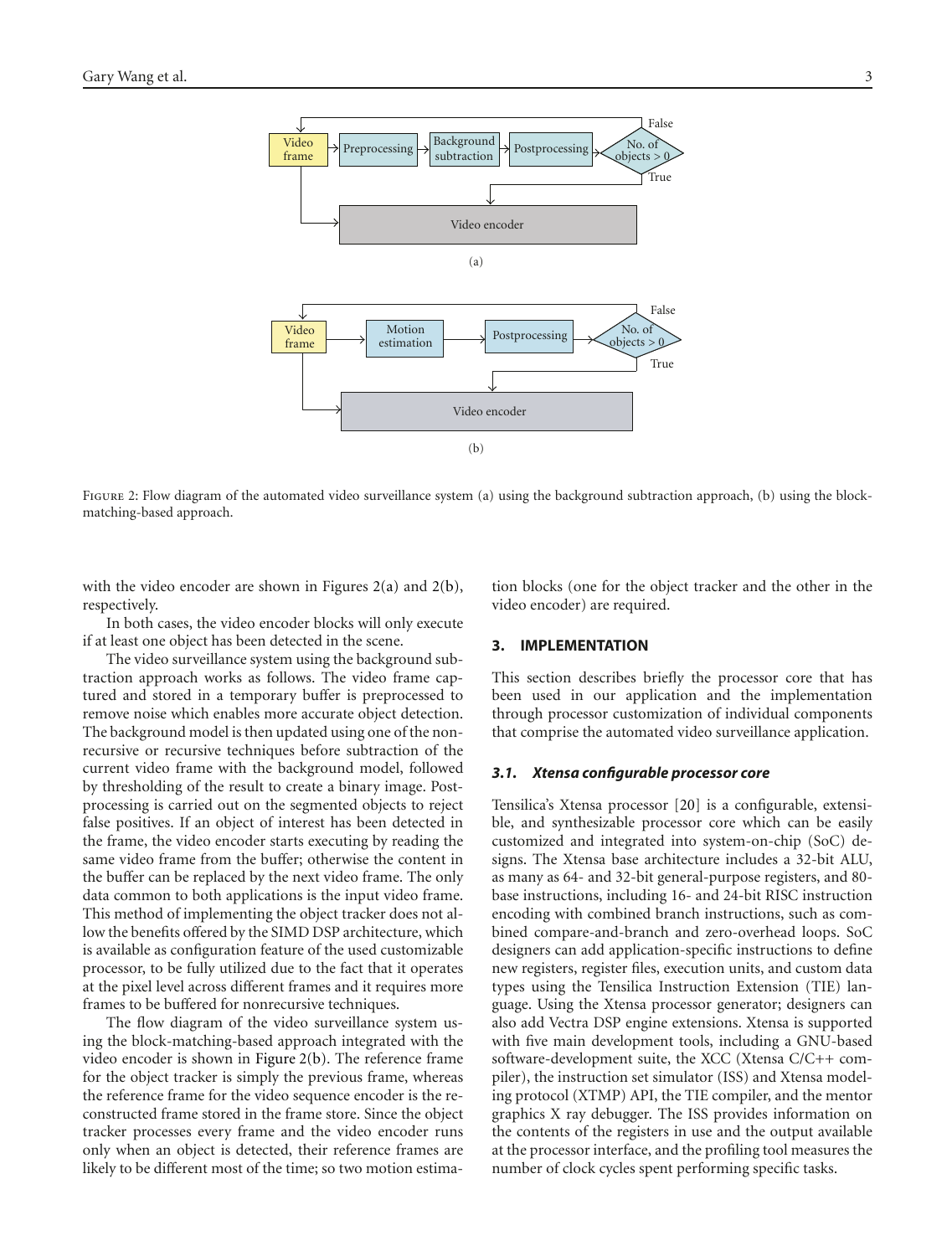| Function    | Unoptimized (GCC-00)  |            | Optimized (GCC-03)    | Speed-up   |       |
|-------------|-----------------------|------------|-----------------------|------------|-------|
|             | Cycle-count (MCycles) | Percentage | Cycle-count (MCycles) | Percentage | ratio |
| <b>DCT</b>  | 1129.09               | 55.90%     | 20.31                 | 7.15%      | 55.60 |
| <b>IDCT</b> | 271.06                | 13.42%     | 6.92                  | 2.44%      | 39.17 |
| ME          | 465.14                | 23.03%     | 105.44                | 37.11%     | 4.41  |
| Q           | 54.93                 | 2.72%      | 55.36                 | 19.48%     | 0.99  |
| IQ          | 2.61                  | 10.13%     | 2.79                  | 0.98%      | 0.94  |
| <b>VLC</b>  | 10.41                 | 0.52%      | 6.55                  | 2.30%      | 1.59  |
| Others      | 86.59                 | 4.29%      | 86.77                 | 30.54%     | 1.00  |
| Encoder     | 2019.84               | 100.00%    | 284.14                | 100.00%    | 7.11  |

<span id="page-3-0"></span>Table 1: Comparison of performance with and without software optimizations.

## *3.2. Implementation of the H.263 video encoder*

Our methodology consists of optimizing the most computationally intensive software functions with more efficient algorithms, selecting the Xtensa processor with different configurable coprocessor core options, and adding new specific instructions to improve the performance. This is done through estimating the performance of the encoder after each customization (such as adding new instruction to the ISA) is implemented. The software encoder to be optimized is version 1*.*7 of the TMN (test model near-term) encoder from Telenor R&D [\[21](#page-11-1)] which is compliant with the ITU-T H.263 baseline recommendation, with motion vector not allowed to point outside image borders. PB-frames (bidirectionally predicted frames) are not used.

[Table 1](#page-3-0) shows the profile information of the H.263 encoder for the container video sequence [\[22\]](#page-11-2) in QCIF resolution at bit rate of 64 kbps and frame rate of 15 frames per second (fps) without any optimizations using the Xtensa V base processor. The results are collected by the Xtensa ISS. It is evident that the most computationally intensive functions are DCT and IDCT. The application was compiled by the GNU C compiler (GCC) and the highest compiler optimization level (-o3) was used to improve the performance. This resulted in approximately 43% performance improvement compared with no compiler optimization.

Optimization techniques used to reduce the computational requirements of the H.263 video encoder can be classified into two classes: software optimizations such as using more efficient algorithms coded in programming language C, and architectural optimizations specific to the Xtensa processor core that is being used for the encoder implementation.

## *3.2.1. Software optimizations*

The profile information shown in [Table 1](#page-3-0) has identified DCT and IDCT as the most compute intensive functions as both functions operated on floating-point number variables. DCT and IDCT functions are optimized with a fast algorithm [\[23](#page-11-3)] based on [\[24,](#page-11-4) [25](#page-11-5)] that carry out operations by using fixed-point numbers. Fixed-point operations along with a fast DCT algorithm have improved DCT and IDCT performance by ratios of 55*.*6 and 39*.*2, respectively, as shown in [Table 1.](#page-3-0) The tradeoff in using the new DCT/IDCT algorithm is that Q and IQ functions take slightly longer, as the DCT algorithm generates fewer zero valued DCT coefficients. As a result, more nonzero coefficients need to be quantized and dequantized, and fewer runs of zeros enter the VLC. However, the impact on performance is insignificant as the modulus 64 operations in the VLC function were replaced with a faster in-lined function which subtracts 64's to compute the remainder. The new VLC function executes 1.59 times faster than the original one.

For motion estimation we selected an in-house developed algorithm [\[19\]](#page-10-19) which uses two-step search (2SS) on  $12 \times 12$  pixel blocks to determine motion vectors without compromising performance. This can lower the contribution of the ME function by up to five times when compared to full search algorithms.

Besides the algorithmic optimizations, efforts were made to reduce copying large amounts of data around (which constitutes the major part of "Others" row in [Table 1\)](#page-3-0). Instead of copying arrays of data, whenever possible they were replaced with pointers, which are more efficient in terms of speed and memory usage.

# *3.2.2. Processor configuration*

The Xtensa processor's configuration options include multipliers and multiply-accumulate units (MACs), a floatingpoint unit, variable processor-interface (PIF) width (32, 64, or 128 bit), big- and little-endian byte ordering, DSP engines, memory-management options, local data and instruction caches, and separate ROM and RAM areas.

In our design, the video encoding processor has been configured with the Vectra V1620-8 DSP engine, which uses an 8-way single instruction multiple data (SIMD) architecture and has four  $16 \times 16$  multiply, and 40-bit accumulate MAC units. The core was also configured with a 128-bit PIF, which is critical for the memory interface performance.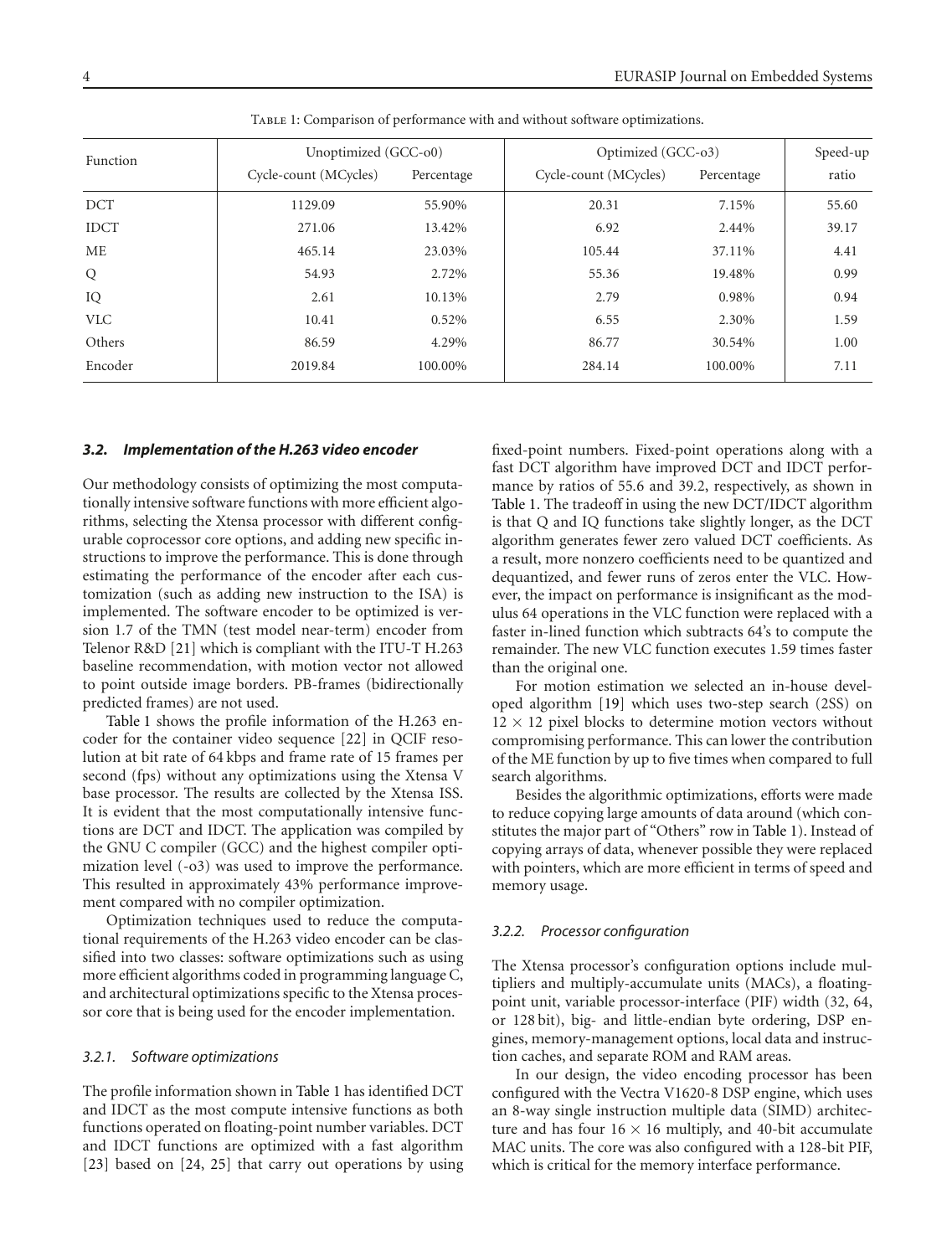# *3.2.3. Machine-specific optimizations with TIE*

Processor extensions created with the TIE language utilize two basic code-optimization methods: reduce execution cycles by combining multiple operations into one TIE instruction and reduce execution cycles by operating on multiple data elements simultaneously (SIMD). A substantial reduction in the required number of operations can be made by using the combination of TIE and the Xtensa processors 128 bit maximum bus width. The encoder which requires many data reads and writes from memory between various blocks shown in the diagram in [Figure 1.](#page-1-1) By configuring the processor with a 128-bit bus width, time spent on copying arrays of data between the main functions can be reduced as it is able to load or store 128 bits at a time.

The addition of TIE instructions can lead to higher performance of the application; however, adding TIE instructions may incur an increase in the latency of the processor, which reduces clock frequency. Since the simulator only considers cycle-count as the performance measurement of an application, thus care was taken to ensure that instructions that require more than one clock cycle to complete execution are defined as multicycle TIE instructions.

DCT and IDCT coefficients are computed using the DSP, which is capable of carrying out additions on eight pixels or multiplications on four pixels simultaneously. The Vectra DSP engine's architecture allows data, coefficients, and intermediate results of the DCT and IDCT algorithms to be maintained in the vector registers. For both DCT and IDCT computations, once all 64 input values have been loaded into the DSP engine over the Xtensa 128-bit data bus, the data required for the computation are kept in the vector registers until the output values have been computed and are ready to be written into memory, thus reducing memory bandwidth requirements, which improves application performance. A significant number of clock cycles are spent performing zigzag scanning of DCT coefficients. Performance of reordering data in arrays has been improved by carrying out the operation in hardware. The new TIE instruction is able to reorder 8 elements in 11 clock cycles.

Two separate functions for quantization and coded block pattern (CBP) bitmask calculation were merged into one. Since the function for CBP calculation uses quantized DCT coefficients as input, computation time can be reduced by eliminating store and load operations when the two functions are merged as the input data required for the CBP function are already in the DSP's registers.

The division operation is very costly for fixed-point processors. During the quantization process, one division for every pixel has to be performed. The division operations have been replaced with shift operations taking place in the Vectra DSP to reduce the computational complexity. This means that the quantization factor is limited to values of 2*<sup>x</sup>* such as 2, 4, 8, or 16.

Motion estimation is performed on only luminance macroblocks and uses sum of absolute difference (SAD) as the error measure. SIMD SAD hardware capable of executing three SAD component operations on 16 pixels every clock cycle using TIE and Xtensa processor's 128-bit maximum bus width was added.

When calculating SAD, data from within the search window is not always aligned on 16-byte boundaries. Since the Xtensa processor treats an unaligned address as if it was aligned by ignoring the least-significant address bits, two TIE instructions have been added to support unaligned 128-bit memory references.

Other instructions implemented and a brief description of each instruction for both the video encoder and the object tracker can be found in [\[26](#page-11-6)].

#### *3.3. Implementation of the object detector/tracker*

The purpose of the object tracker is to identify pixels that are associated with moving objects from a video sequence. The implementation should be able to track road vehicles (i.e., cars, trucks, and motorcycles), but should also be general enough to be applied for tracking people or other moving objects. It is assumed that the video sequences to be processed for object tracking are captured by motionless cameras. The object tracker needs to be able to process video sequences at 15 fps (CIF images) since it is a limitation imposed by the video encoder. Two different approaches were explored during the development of the object tracker: background subtraction and block matching.

## *3.3.1. Background subtraction*

The first approach taken for object detection is based on a background modeling and subtraction approach which uses luminance information only. Although it is argued by [\[8,](#page-10-8) [27](#page-11-7)] that color is better than luminance at identifying objects in low-contrast areas and suppressing shadow cast by moving objects, the increase in complexity is significant as background modeling techniques maintain an independent model for each pixel and thus real-time processing may not be achieved if Y, Cb, and Cr components all need to be processed.

The effectiveness of different noise removal techniques, background modeling techniques and foreground object extraction techniques were evaluated visually by comparing output binary images with input images. The criterion for evaluating different methods is based on the goodness of the segmented binary image. Meaning that in the segmented binary image there are no more objects than those present in the input image, and objects' size are as close as possible to their size in the input image.

Spatial noise is reduced in the preprocessing stage using the Gaussian filtering technique. The  $3\times 3$  Gaussian filter kernel was selected to smooth/blur the luminance component of the video sequences. The median filtering background modeling technique was chosen despite its high memory requirement as other techniques mentioned in [Section 2](#page-1-0) (other than adaptive mixture of Gaussians which was not tested due to concerns about its computational complexity) did not provide satisfactory results. The downside of this method aroused when it came to optimizing its performance for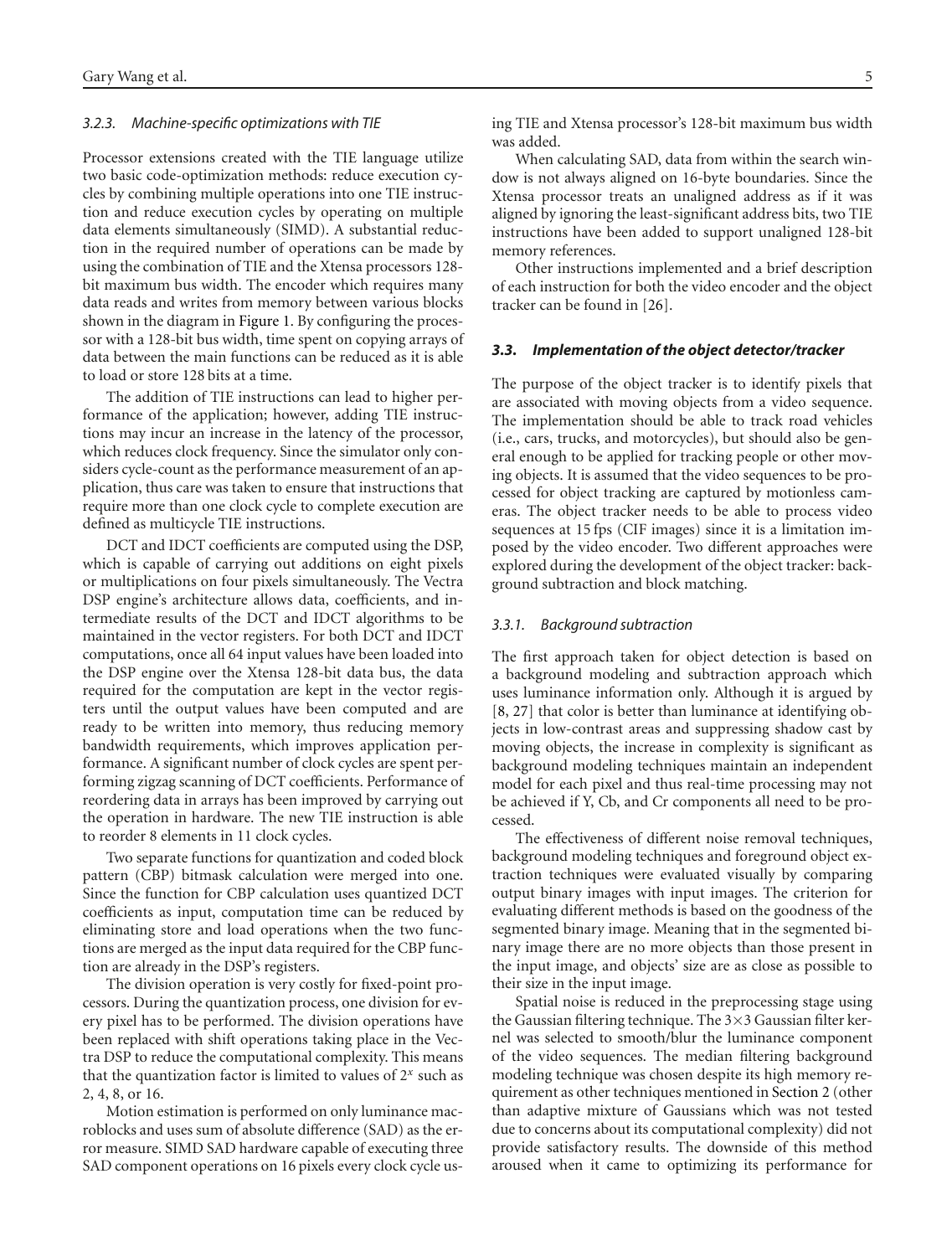the Vectra DSP. The DSP may not provide much increase in performance as medians need to be calculated for pixels located across several buffers for all the spatial locations. Thus, it would take considerably longer to update the background using the median filter than the other two methods. Foreground objects are then separated from the background and segmented using local adaptive thresholding technique [\[28](#page-11-8)] and a sequential two-pass, nonrecursive connected components algorithm [\[29\]](#page-11-9). Object sizes obtained during the component labeling process are used to remove noise in binary images by applying a size filter.

A problem that the background subtraction techniques suffer from is the slow speed of object tracking. Profiling results obtained using the Xtensa ISS showed that real-time object tracking cannot be achieved using the background subtraction approach as it only delivers performance of 2 fps when simulated using a 200 MHz Xtensa V base processor. There are no performance figures for embedded platform implementations of pixelwise background subtraction object trackers from the literature surveyed. The implementation of a stationary vehicle detection algorithm [\[30\]](#page-11-10), which is similar to the object tracker as it also maintains a background model of the observed scene, uses a 600 MHz TMS320C6416 DSP platform and obtained performance of only 2*.*4 fps. The performance figure provides evidence supporting the suspicion that real-time object tracking cannot be achieved even with the addition of application-specific extensions. Thus no machine-specific optimizations with TIE were carried out and another approach was explored and adopted to track objects in real-time.

## *3.3.2. Block-matching-based object tracker*

By using this method, real-time visual processing can be achieved as working at the macroblock level can significantly reduce the number of operations. Block matching, which is adopted by many current video coding standards, is the most popular method among other approaches for motion analysis. The block-matching-based method relies on the assumption that the variation of illumination is slow compared to the intensity variations caused by moving objects and that the fast variations in the spatio-temporal intensity are due to local motion.

The block-matching algorithm used is the two-step search algorithm [\[8\]](#page-10-8). A structure MotionVector is defined to store each motion vector and its SAD. A 2-dimensional array of the MotionVector structure was created to hold motion vector information for each block from the current frame,  $9 \times 11$  of MotionVector structures for QCIF images, and  $18 \times 22$  MotionVector structures for CIF images. This information needs to be stored for analysis of object movements later.

Two binary images are required: one for the previous frame, and one for the current frame. Both binary images have the same dimensions as the array of MotionVector structures, and they can only have values 0 or 1. In a single pass, every MotionVector structure's SAD value is compared to an experimentally determined threshold. If a block's SAD

value is greater than or equal to the threshold and the motion vector's *x* and *y* components are not equal to zero, then the block is considered to have motion in it and the corresponding position of the binary image for the current frame is assigned the value 1, otherwise it is assigned the value 0.

Another pass through the MotionVector array is required to detect slow moving objects and objects that have become stationary. This is accomplished with the assistance of previous frame's binary image. It looks for the value 1 in the previous frame's binary image, and every time the value 1 is found, it checks the SAD value of the corresponding position in the MotionVector array. During this pass, the threshold used for classifying whether motion exists in the block or not has been lowered substantially in order to detect slow moving objects and objects that have come to a halt. It works based on the assumption that if there was an object in the specific position in the previous frame and it has not been detected in the current frame during the first pass through the MotionVector array, then the object would have slowed down or stopped moving; thus causing the SAD value computed to be below the first threshold used. The binary image of the current image is updated after thresholding in the same manner as in the first pass. However, this only detects stationary objects for one frame after it stops moving.

A pass through the binary image of the current frame is performed to resolve the aperture problem. It assumes that blocks at an object's boundary have been detected in earlier steps and only the interior of the object is missing. Every block of the binary image of the current frame is scanned, and the number of neighbors with the value 1 is counted. A block with the value 0 is considered to be the interior block and assigned the value 1 if four or more of its neighboring blocks have the value 1.

The same sequential two-pass, nonrecursive connected components algorithm used in the background subtraction design is used in this case. This time, instead of finding connected components from 101376 pixels in the binary images (number of pixels for the luminance component) of CIF images, only 242 pixels (number of macroblocks) need to be processed using the block-matching-based object tracking method. Once the objects have been segmented, the centroid coordinates of the objects are calculated.

## *3.3.3. Optimization of the real-time object tracker*

The object tracker only needs to be able to process video sequences at 15 fps (CIF resolution) as the video encoder is capable of encoding 15 fps. Therefore, the object tracker only needs to finish processing the current frame before the video encoder finishes encoding the previous frame.

[Table 2](#page-6-1) shows the profile information of the object tracker processing 15 frames of a typical CIF resolution video sequence. From [Table 2,](#page-6-1) it is evident that the most computationally intensive function is the motion estimation function, which takes up 94*.*2% of the processing time required. The real-time tracking method is based on the block-matching algorithm, thus some of the optimizations made to the video encoder can also be applied to the object tracker. The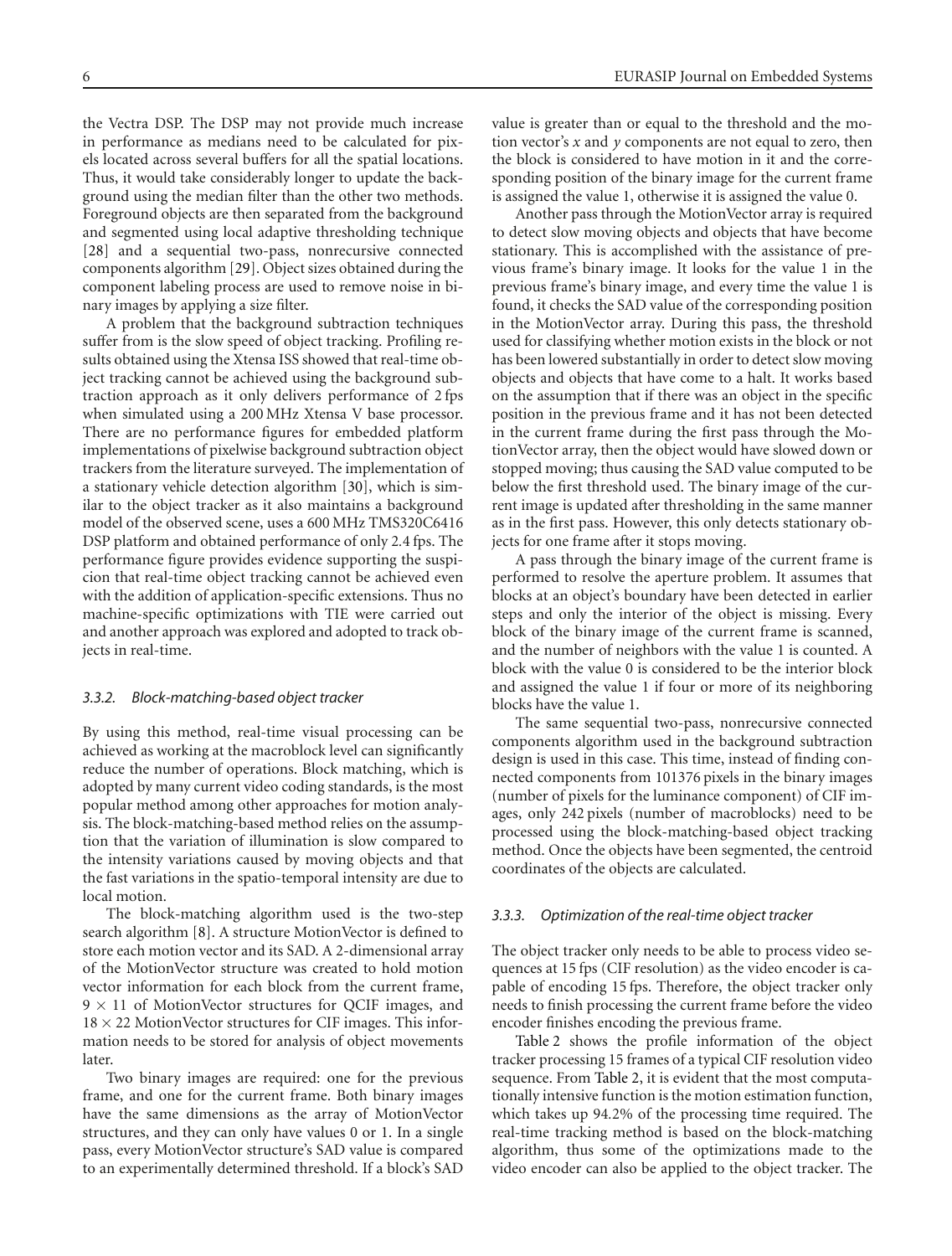<span id="page-6-1"></span>

| Function                                   | Unoptimized (GCC-00) |            |  |  |
|--------------------------------------------|----------------------|------------|--|--|
|                                            | (MCycles)            | Percentage |  |  |
| Block matching                             | 561.79               | 94.15%     |  |  |
| Connected component<br>labeling            | 4.43                 | 0.74%      |  |  |
| Read input image                           | 2.39                 | 0.40%      |  |  |
| Evaluation of motion<br>within macroblocks | 1.51                 | $0.25\%$   |  |  |
| Others                                     | 26.59                | 4.46%      |  |  |
| Object tracker                             | 596.70               | 100.00%    |  |  |

Table 2: Performance of object tracker without optimizations.

two-step search motion estimation algorithm was already used when the application was developed in the Microsoft visual C++ 6*.*0 development environment, no further software optimizations were considered to be necessary as there are no other compute intensive functions. Machine-specific optimizations were made by adding TIE instructions to speed up the motion estimation function. The TIE instructions that have been added are 128-bit load and store, and 128-bit unaligned load for motion estimation.

Minimal Xtensa processor extensions have been used to minimize the hardware cost and power consumption while providing sufficient performance. Only the 128-bit PIF has been configured for the 128-bit memory load and store instructions.

## <span id="page-6-0"></span>**4. MULTIPROCESSOR SYSTEM**

The previous section described the implementation of the individual components that comprise the automated video surveillance application. In this section we discuss the integration of two heterogeneous processors, building of a simulator for the MPSoC system, synchronization mechanism adopted, and simulation of a system composed of these application-specific processors and their applications.

#### *4.1. Xtensa modeling protocol*

The Xtensa ISS is an instruction-cycle accurate instruction set simulation model which is appropriate for simulating and verifying the behavior of a single Xtensa processor connected to simple memories. The Xtensa modeling protocol (XTMP) extends the ISS application programming interface (API) to allow for simulation of designs with multiple processors or custom hardware devices.

XTMP models communication between cores and devices as transactions, not as signals, with a positive effect on the simulation speed and ease of development of the model, but it affects the accuracy of the developed model. The XTMP simulator runs faster than a hardware description language (HDL) simulator as the simulator and device models written in C do not need to model every signal transition for every gate and register.

## *4.2. System memory map*

The automated video surveillance application has two tasks that are executed on two processors, the object detection/tracking application runs on core 1 (called u1 s1) while the video encoding application runs on core 2 (u1 s2). A shared memory module of 64 kB was created as data is shared between the processors. When an object has been detected by the object tracking processor, the raw input pixels need to be shared with the video encoding processor. In the system a single global address space does not exist; instead two separate memory maps are established and each processor has its own address space. Each processor has its own private system ROM and RAM, and the processors share a common memory module which appears at different addresses of individual processors.

The processors and memory modules are connected via an intermediary object called a *connector* using the XTMP connect() function. The connector is connected to the cores via the cores' PIF, and allows multiple cores and multiple devices to be attached to it. It routes processor read/write transactions to memories and provides an address mapping capability. The XTMP multiAddressMapConnector has been used to define a processor-specific address space so that each processor can use the same address to access a different memory module as well as allowing each processor to use a different address to access a shared memory module.

# *4.3. Synchronization mechanism*

Synchronization is needed to ensure that data and control dependencies are correctly enforced before a processor performs the next task assigned to it. All synchronization involves waiting, and the two schemes that can be used to wait are busy wait and block.

The two processors only need to communicate when an object has been detected by the object tracking processor as the video encoding processor will be operating on shared data; otherwise the object detection processor could overwrite the data before the video encoding processor is finished with it. Raw pixels of the input video frame are written to the shared memory by core 1 if an object has been detected in the scene. The pixels stored in the shared memory are then read by core 2 into its private memory before encoding it into an H.263 bit-stream. Core 1 may only proceed to write to the shared memory if it is informed by core 2 that it has finished reading data from it. Since it does not take long for core 2 to complete the read operation, core 1 is expected to wait for short durations of time so busy wait is the appropriate wait scheme for core 1. On the other hand, the blocking wait scheme is more appropriate for core 2 as it spends long periods of time waiting for core 1 to determine whether there are any moving objects in the scene. As the video encoder only encodes video scenes with object movements, depending on the system 's placement, a considerable amount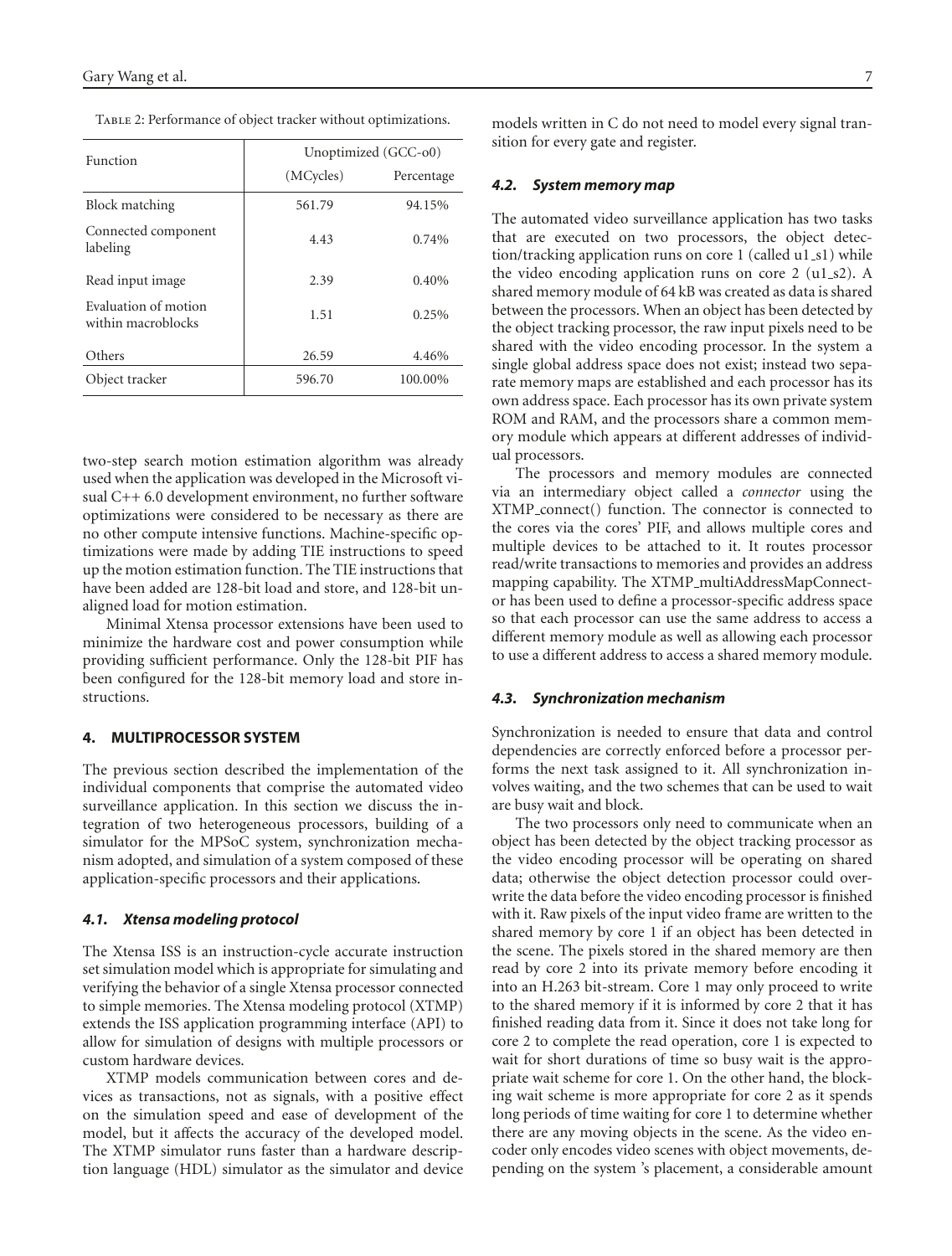Video Image resolution Component QCIF CIF Y 25.344 101.376 Cb 6.336 25.344 Cr 6.336 25.344 Total (bytes) 38.016 152.064

<span id="page-7-0"></span>Table 3: Number of bytes of shared data for QCIF and CIF resolution images.

of time could be spent waiting. It is beneficial for the video encoding processor to stall while waiting for a considerable amount of time as the processor could be transited into lowpower mode and energy saving can be made with little impact on performance. A dual-FIFO device connected to the processors' Xtensa local memory interface (XLMI) ports that supports both wait schemes from [\[31\]](#page-11-11) has been added to facilitate synchronization.

The 64 kB shared memory is sufficient for QCIF resolution images as the raw pixels require 38.016 bytes of memory per frame as shown in [Table 3.](#page-7-0) The 64 kB shared memory is not sufficient to store an entire CIF resolution image (152 064 bytes) in one transfer, but to reduce hardware costs a CIF frame can be transferred through the 64 kB shared memory by breaking it into three parts as time taken for synchronization is negligible compared to the time required to process an entire frame by the object tracker. Data from the shared memory is accessed using the 128-bit load and store TIE instructions in the same way as accessing private memories. The addresses are passed to the 128-bit memory reference functions when they are called, and the address is automatically updated once an access is complete.

[Figure 3](#page-7-1) shows the control flow diagrams of the object tracker and the video encoder. The flow control used is similar to the stop-and-wait protocol used in the data-link level of the open systems interconnect (OSI) model, which requires the receiver to send an acknowledgment in return for the data received. Every time the object tracker writes new data to the shared memory, it waits for an acknowledgment from the video encoder before writing new data to the shared memory again. The order over all of the synchronization actions of an execution for CIF resolution images is as follows.

- (1) Core 2 sends the symbol 9 via FIFO1 to inform core 1 that it may write to the shared memory and then stalls.
- (2) Core 1 waits until it receives the symbol 9 via FIFO1. Then, it proceeds to write 64 kB of Y pixels to the shared memory and sends the symbol 0 via FIFO2 to notify core 2 that 64 kB of Y pixels is ready to be read.
- (3) When core 2 receives the symbol 0 via FIFO2, it reads 64 kB of Y pixels from the shared memory to its private memory before sending acknowledgment symbol 0 to core 1 via FIFO1.
- (4) After the acknowledgment symbol 0 is received by core 1, it writes 35 kB of Y, 24*.*75 kB of Cb, and 4*.*25 kB of Cr pixels to the shared memory and notifies core 2 by sending the symbol 1 via FIFO2.



<span id="page-7-1"></span>Figure 3: Control flow charts of the object tracker and the video encoder.

- (5) When core 2 receives the symbol 1, it reads 35 kB of Y, 24*.*75 kB of Cb, and 4*.*25 kB of Cr pixels from the shared memory to its private memory before sending acknowledgment symbol 1 to core 1.
- (6) After the acknowledgment symbol 1 is received by core 1, it writes 20*.*5 kB of Cr pixels to the shared memory and notifies core 2 by sending symbol 2 via FIFO2.
- (7) When core 2 receives symbol 2, it reads 20*.*5 kB of Cr pixels from the shared memory to its private memory before sending the acknowledgment symbol 2 to core 1. Core 2 sends symbol 9 via FIFO1 to inform core 1 that the data in the shared memory is no longer required and core 2 starts encoding the received frame.
- (8) Core 1 waits for acknowledgment from core 2 to confirm that the entire frame has been sent before proceeding to process the next frame.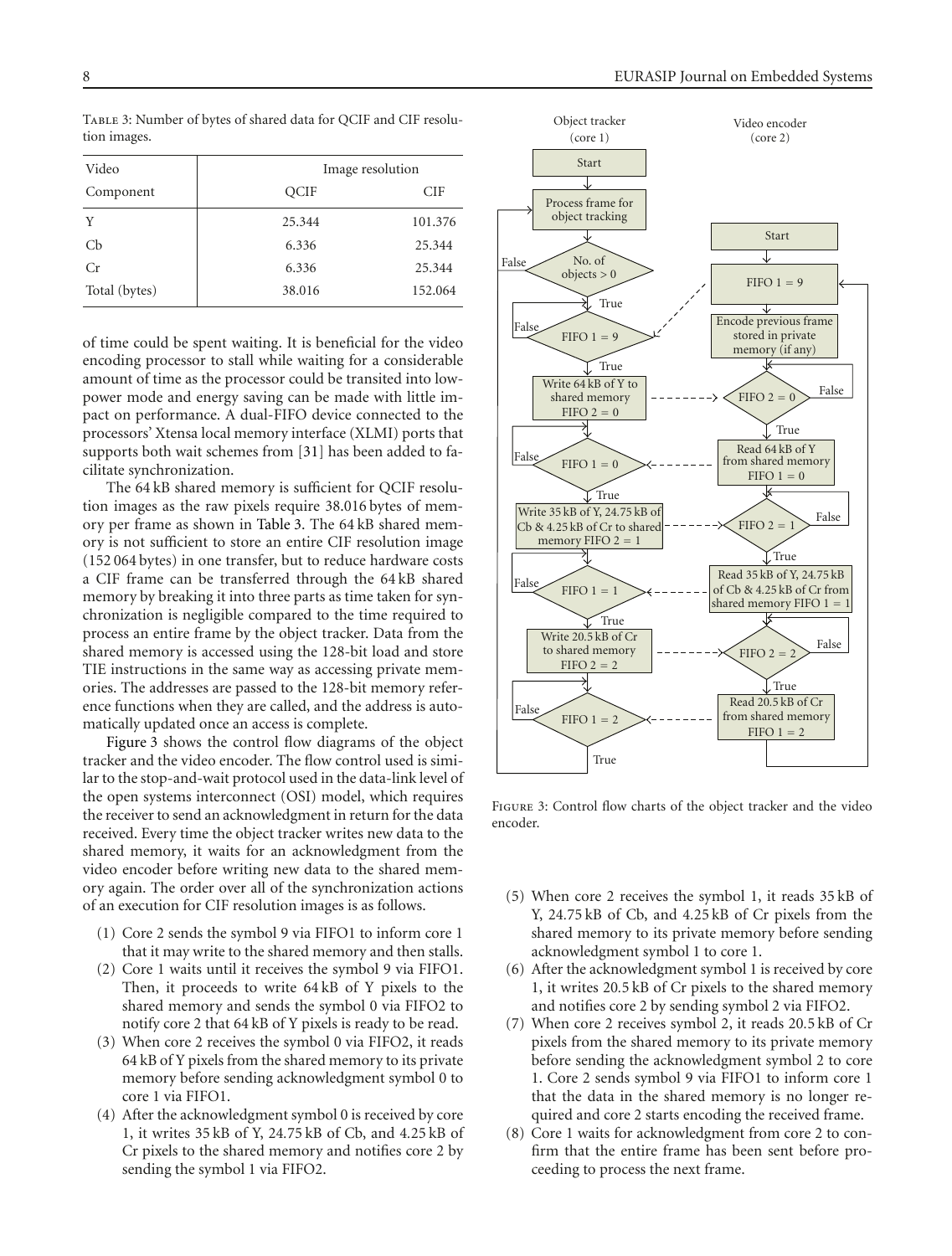|             |                          | Without TIE (GCC-03) | With TIE (XCC-03)        | Speed-up   |       |
|-------------|--------------------------|----------------------|--------------------------|------------|-------|
| Function    | Cycle-count<br>(MCycles) | Percentage           | Cycle-count<br>(MCycles) | Percentage | ratio |
| <b>DCT</b>  | 20.31                    | 7.15%                | 3.23                     | $6.60\%$   | 6.29  |
| <b>IDCT</b> | 6.92                     | 2.44%                | 1.96                     | 4.00%      | 3.53  |
| ME          | 105.44                   | 37.11%               | 20.56                    | 41.99%     | 5.13  |
| Q           | 55.36                    | 19.48%               | 1.20                     | 2.45%      | 46.13 |
| IQ          | 2.79                     | 0.98%                | 0.46                     | 0.94%      | 6.07  |
| <b>VLC</b>  | 6.55                     | 2.30%                | 1.57                     | 3.21%      | 4.17  |
| Others      | 86.77                    | 30.54%               | 19.99                    | 40.82%     | 4.34  |
| Encoder     | 284.14                   | 100.00%              | 48.97                    | 100.00%    | 5.80  |

<span id="page-8-2"></span>



<span id="page-8-1"></span>Figure 4: Structure of the multiprocessor system.

The multiprocessor system configuration is shown in [Figure](#page-8-1) [4.](#page-8-1)

## <span id="page-8-0"></span>**5. RESULTS AND DISCUSSION**

The cache explorer has been used to analyze different possible cache configurations and determine which of them is optimal for the application. The H.263 video encoder core was configured with a direct-mapped, 16 KB instruction cache with cache line size of 64 bytes and a 2-way set associative 32 KB data cache with cache line size of 64 bytes. Cache configuration for the object tracker is not as crucial as the video encoder is the limiting factor in terms of performance. Therefore, the object tracker was configured with 8 KB direct mapped instruction cache with line size of 64 bytes, and 8 KB 2-way set associative data cache with line size of 64 bytes.

The software optimizations and addition of video compression-specific TIE instructions to the customized processor core resulted in performance improvement of 41*.*2 times over the original TMN encoder version 1*.*7. This improvement has allowed real-time H.263 video encoding of <span id="page-8-3"></span>Table 5: Profile information of video encoder compressing QCIF video sequences with little (first three columns) and substantial (last three columns) motion (MCycles).

| Function    | <b>Bridge</b><br>close | <b>Bridge</b><br>far | Grandma | Car<br>phone |       | Foreman Highway |
|-------------|------------------------|----------------------|---------|--------------|-------|-----------------|
| DCT         | 3.23                   | 3.23                 | 3.23    | 3.23         | 3.23  | 3.23            |
| <b>IDCT</b> | 2.94                   | 1.16                 | 0.45    | 4.23         | 5.34  | 3.41            |
| <b>ME</b>   | 19.79                  | 22.67                | 19.94   | 21.11        | 22.37 | 22.21           |
| Q           | 1.20                   | 1.20                 | 1.20    | 1.20         | 1.20  | 1.20            |
| IQ          | 0.67                   | 0.27                 | 0.10    | 0.96         | 1.17  | 0.77            |
| VLC.        | 1.87                   | 0.73                 | 0.62    | 3.99         | 6.53  | 2.43            |
| Others      | 19.95                  | 19.31                | 19.06   | 20.43        | 20.94 | 20.12           |
| Encoder     | 49.65                  | 48.58                | 44.61   | 55.16        | 60.79 | 53.37           |

15 fps QCIF and CIF size images requiring 49 and 205 million clock cycles, respectively. [Table 4](#page-8-2) shows the performance results for both the software optimized and TIE optimized encoders. The Xtensa C and C++ compiler (XCC) provides better execution performance and smaller size of the compiled code when compared with the GCC compiler. Among the slowest operations in ANSI C are copying arrays of data. These are shown in [Table 4](#page-8-2) under the "Others" category.

Further results which illustrate performance of the optimized processor for video encoding of some standard video sequences [\[22](#page-11-2)] are shown in [Table 5,](#page-8-3) for QCIF video sequences, and in [Table 6,](#page-9-0) for CIF video sequences.

The results shown in [Table 7](#page-9-1) were obtained using the standalone Xtensa ISS built for the object tracking processor. The video sequences with internal names *kwbB*, *rheinhafen*, *taxi*, *bad*, and *dtneu-nebel* were downloaded from [\[32\]](#page-11-12) and resized to  $352 \times 288$  using VirtualDub version 1.65 [\[33](#page-11-13)]. [Table 5](#page-8-3) shows that 15 CIF resolution images can be processed in 128 million clock cycles for all video sequences tested,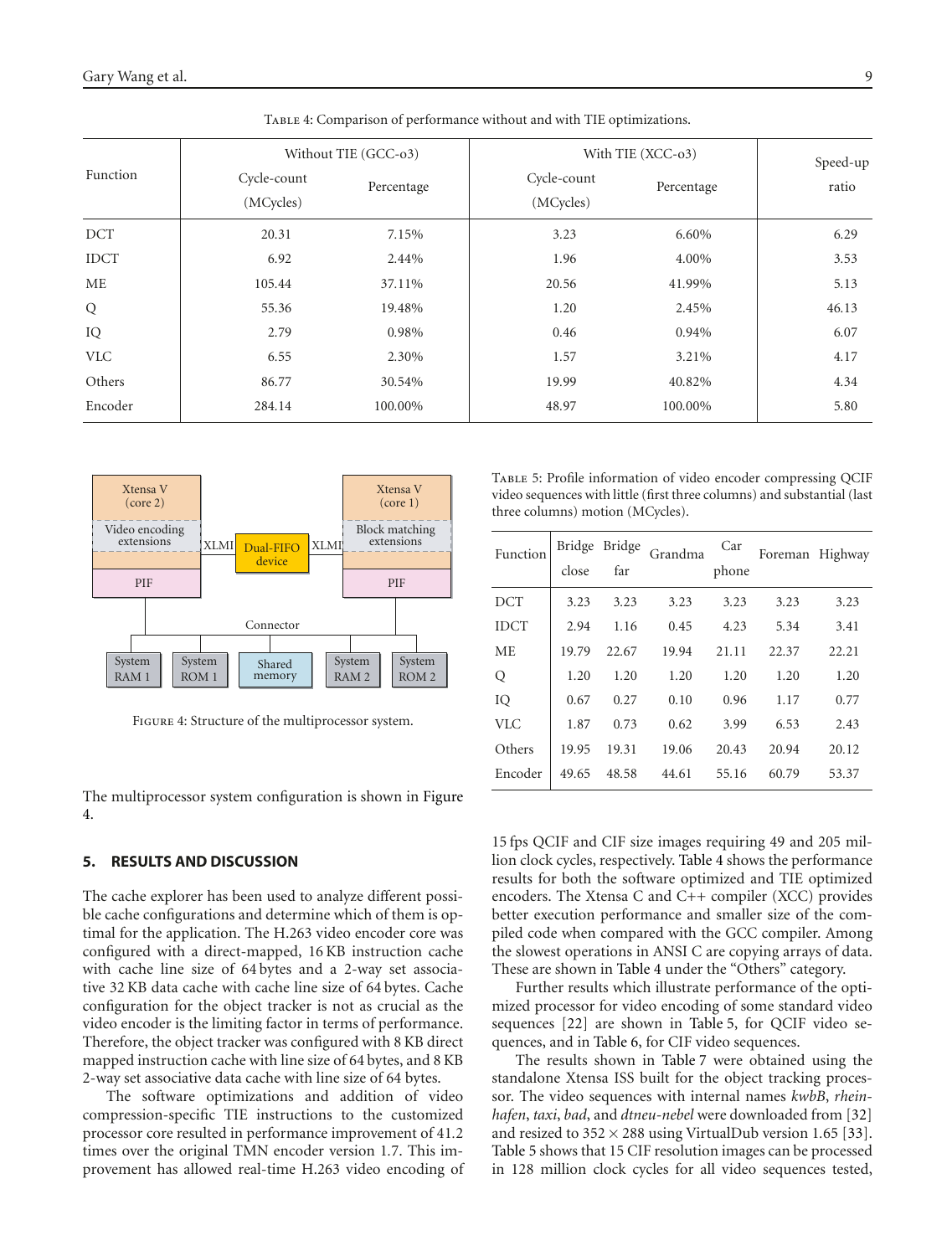<span id="page-9-0"></span>Table 6: Profile information of video encoder compressing CIF resolution sequences (MCycles).

| Function    | Bridge close Bridge far |        | Highway | Hall Monitor |
|-------------|-------------------------|--------|---------|--------------|
| <b>DCT</b>  | 12.95                   | 12.96  | 12.95   | 12.95        |
| <b>IDCT</b> | 10.18                   | 6.00   | 12.83   | 10.02        |
| ME.         | 82.23                   | 98.67  | 95.01   | 82.78        |
| Q           | 4.95                    | 4.95   | 4.94    | 4.95         |
| IQ          | 2.29                    | 1.36   | 2.87    | 2.26         |
| <b>VLC</b>  | 7.89                    | 3.44   | 8.72    | 5.18         |
| Others      | 77.56                   | 75.96  | 78.51   | 77.44        |
| Encoder     | 198.05                  | 203.34 | 215.83  | 195.58       |

<span id="page-9-1"></span>Table 7: Profile information of object tracker processing 15 CIF resolution frames (MCycles).

| Function                                  |        | kwbB Rheinhafen | Taxi  | Bad           | Dtneu_nebel |
|-------------------------------------------|--------|-----------------|-------|---------------|-------------|
| Block matching                            | 84.62  | 81.09           | 84.51 | 95.30         | 91.59       |
| Connected<br>component<br>labeling        | 0.68   | 0.55            | 0.46  | 0.83          | 0.35        |
| Output file<br>generation<br>(evaluation) | 3.04   | 4.20            | 4.20  | 4.62          | 2.99        |
| Finding motion<br>within<br>macroblocks   | 0.30   | 0.32            | 0.66  | 0.33          | 0.30        |
| Others                                    | 26.88  | 26.26           | 26.61 | 26.56         | 27.11       |
| Object tracker                            | 115.52 | 112.42          |       | 116.44 127.64 | 122.34      |

significantly less than the number of clock cycles required by the video encoder to encode 15 CIF resolution frames.

The final processor core configurations of both the video encoder and the object tracker are shown in [Table 8.](#page-9-2) The 200 MHz processor core configured for object tracking has lower gate count and power dissipation compared to the 205 MHz processor core. This is due to the V1620-8 DSP configured for the video encoder processor core, which added approximately 75.000 to the gate count and 34 mW to power dissipation. The power consumption is an estimation provided by Xtensa Xplorer tool. It is based on the synthesis results of placed and routed units from library of components used in Xtensa processor. An accurate estimation of power consumption should be done after the physical synthesis of the processor core and running the target application.

More TIE instructions also had to be added to the video encoder application to achieve real-time performance of 15 CIF frames per second. The video encoding core has been configured with larger instruction and data caches, thus explaining the big difference in area (including caches/local memories).

<span id="page-9-2"></span>TABLE 8: Video encoding and object tracking processor configuration specifications for standard EDA flow.

|                                            | Core 1                 | Core 2               |  |
|--------------------------------------------|------------------------|----------------------|--|
| Processor Parameter                        | Object tracker         | Video encoder        |  |
| Process                                    | $0.13 \mu m$           | $0.13 \,\mu m$       |  |
| Frequency of operation                     | $200 \mathrm{MHz}$     | $205 \,\mathrm{MHz}$ |  |
| Power dissipation                          | $20 \text{ mW}$        | $57 \text{ mW}$      |  |
| Configured processor gate count            | 40,420                 | 122,900              |  |
| TIE instruction gate count                 | 13,700                 | 28,042               |  |
| Area (core only)                           | $0.36 \,\mathrm{mm}^2$ | $1.75 \text{ mm}^2$  |  |
| Area (including)<br>Caches/Local memories) | $1.55 \text{ mm}^2$    | $4.01 \text{ mm}^2$  |  |

<span id="page-9-3"></span>TABLE 9: Clock cycles required by the automated video surveillance system to process 15 CIF resolution frames (MCycles).

|                                             |                             |  | kwbB Rheinhafen Taxi Bad Dtneu_nebel |
|---------------------------------------------|-----------------------------|--|--------------------------------------|
| Video encoder   200.19 195.83 198.28 227.27 |                             |  | 205.02                               |
|                                             |                             |  |                                      |
| Entire<br>application                       | 200.19 195.83 198.28 227.27 |  | 205.02                               |

[Table 9](#page-9-3) shows that the object tracker system requires more clock cycles to process the frames when it is integrated with the video encoder. Additional clock cycles are spent by the processors for synchronization and reading/writing from the shared memory. With the exception of the *bad* sequence which contains a large number of objects, [Table 7](#page-9-1) shows that all the sequences can be encoded in less than 205 million clock cycles. Calculating an average of the results (some of which are not shown in [Table 7\)](#page-9-1), the automated video surveillance system requires 195 MCycles to process 15 CIF resolution frames.

The specification of H.263/MPEG-4 video encoder and its comparison with the solution from [\[6](#page-10-6)] are shown in [Table 10.](#page-10-20) Our design has a higher gate count figure which is contributed by the use of the Vectra DSP. Also, it should be noted that at this processor speed our encoder can handle CIF images too.

# **6. CONCLUSIONS**

The design of a reactive real-time automated visual surveillance application using the Xtensa platform was presented. The application is partitioned into object tracking and video stream encoding subsystems and is executed on two separate processors.

The video stream encoding subsystem has been realized by optimizing a software H.263 video encoder using the Xtensa configurable and extensible embedded processor to provide real-time QCIF and CIF encoding. Experimental results have shown that performance improvement after software optimizations and Xtensa-specific optimizations are 7*.*1 and 41*.*2 times, respectively, when compared with the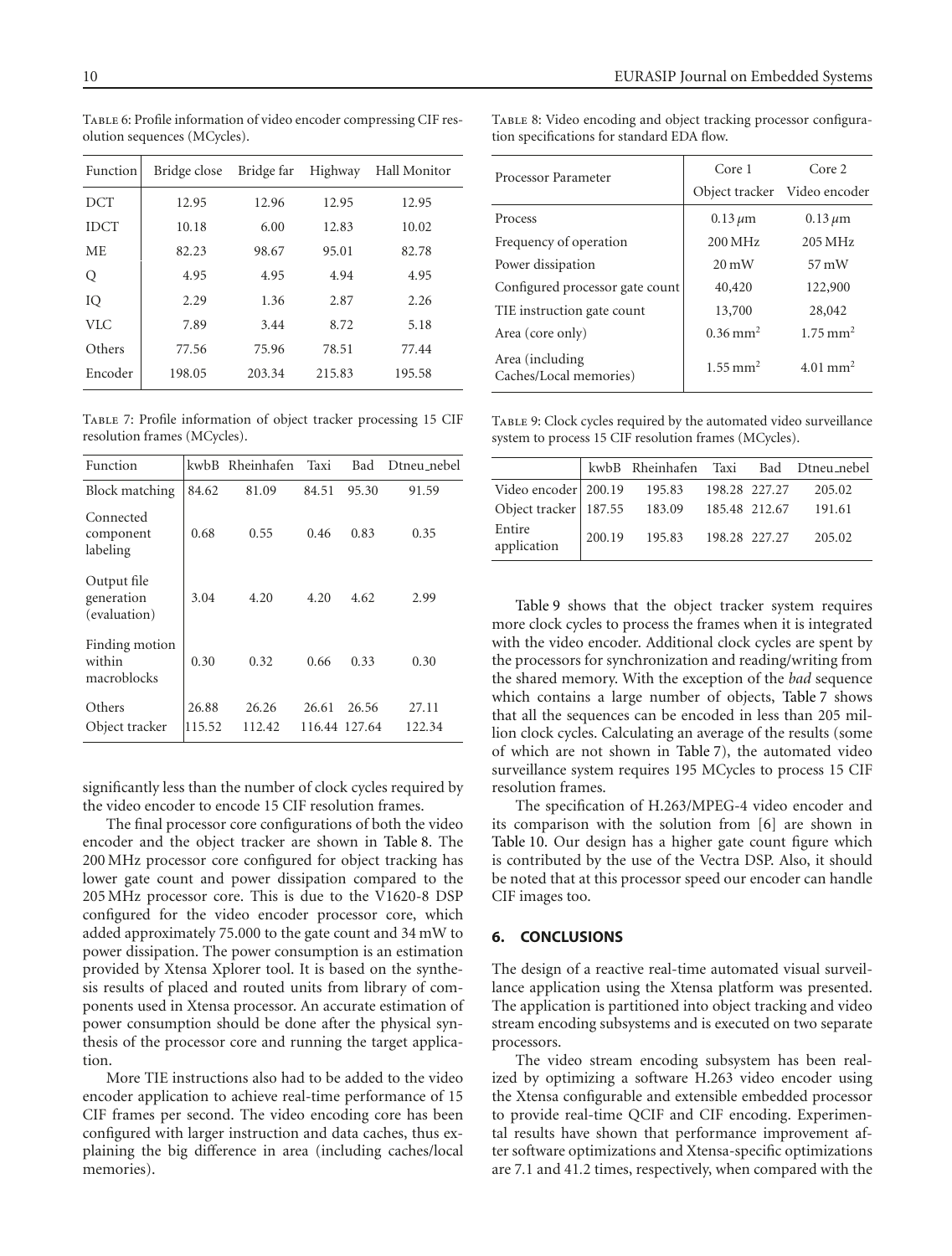<span id="page-10-20"></span>

|                                           |                      | Our encoder Kim and Kuo [6] |
|-------------------------------------------|----------------------|-----------------------------|
| Speed (MHz)                               | $205 \mathrm{MHz}$   | 188 MHz                     |
| Configured processor gate<br>count        | 122,900 <sup>+</sup> | 59,970*                     |
| TIE instruction gate count                | 27,000               | Not stated                  |
| Power consumption                         | $57 \text{ mW}$      | 98 mW                       |
| Area (core only)                          | $1.75 \text{ mm}^2$  | $1.37 \text{ mm}^2$         |
| Area (including caches/local<br>memories) | $4.01 \text{ mm}^2$  | $3.17 \text{ mm}^2$         |
| Cycle-count (to encode 15<br>OCIF frames) | 49.0 MCycles         | 65.7 Mcycles                |

TABLE 10: Optimized encoder hardware cost.

+Cache memories are not included.

<sup>∗</sup> Gate count includes TIE instructions but does not include cache memories.

original TMN encoder. The improvement allows encoding of 15 fps QCIF and CIF while requiring 49 and 205 million clock cycles, respectively.

The fast and accurate object tracker based on a blockmatching algorithm was successfully tested for different objects using video sequences taken by motionless cameras. Some TIE instructions designed for the video compression application were reused to allow moving objects to be tracked in real time. The object tracker is able to process 15 CIF resolution frames of the test video sequences in 130 million clock cycles.

The automated video surveillance application was implemented using two Xtensa cores communicating through shared memory and synchronized through a dual FIFO. A multiprocessor simulator program was developed using the instruction-set simulator API provided by Tensilica for simulation of the automated video surveillance application on the multiprocessor system-on-chip architecture. The object tracking and video stream encoding subsystems' processor cores are operating at 200 MHz and 205 MHz, respectively.

The experimental results show that the fast parameterized automated video surveillance system is capable of detecting, tracking, and encoding QCIF and CIF resolution images in real time.

## <span id="page-10-1"></span><span id="page-10-0"></span>**REFERENCES**

- [1] S. A. El-Azim, I. Ismail, and H. A. El-Latiff, "An efficient object tracking technique using block-matching algorithm," in *Proceedings of the 9th National Radio Science Conference (NRSC '02)*, pp. 427–433, Alexandria, Egypt, March 2002.
- <span id="page-10-2"></span>[2] I. I. Mahmoud, H. A. Abd El-Halym, and S. E.-D. Habib, "Hardware development and implementation of an object tracking algorithm," in *Proceedings of the 15th International Conference on Microelectronics (ICM '03)*, pp. 330–334, Cairo, Egypt, December 2003.
- <span id="page-10-3"></span>[3] O. Lehtoranta, T. Hämäläinen, and J. Saarinen, "Parallel implementation of H.263 encoder for CIF-sized images on quad DSP system," in *Proceedings of IEEE International Symposium*

*on Circuits and Systems (ISCAS '01)*, vol. 2, pp. 209–212, Sydney, Australia, May 2001.

- <span id="page-10-4"></span>[4] Y.-C. Chang, W.-M. Chao, and L.-G. Chen, "LSI design for MPEG-4 coding system," in *Proceedings of 47th Midwest Symposium on Circuits and Systems (MWSCAS '04)*, vol. 2, pp. 453– 456, Hiroshima, Japan, July 2004.
- <span id="page-10-5"></span>[5] M. J. Garrido, C. Sanz, M. Jiménez, and J. M. Meneses, "A flexible architecture for H.263 video coding," *Journal of Systems Architecture*, vol. 49, no. 12–15, pp. 641–661, 2003.
- <span id="page-10-6"></span>[6] J.-G. Kim and C.-C. Jay Kuo, "MPEG-4 video codec IP design with a configurable embedded processor," in *Proceedings of IEEE International Symposium on Circuits and Systems (IS-CAS '03)*, vol. 2, pp. 776–779, Bangkok, Thailand, May 2003.
- <span id="page-10-7"></span>[7] S.-C. S. Cheung and C. Kamath, "Robust techniques for background subtraction in urban traffic video," in *Visual Communications and Image Processing*, vol. 5308 of *Proceedings of SPIE*, pp. 881–892, San Jose, Calif, USA, January 2004.
- <span id="page-10-8"></span>[8] R. Cucchiara, C. Grana, M. Piccardi, and A. Prati, "Detecting moving objects, ghosts, and shadows in video streams," *IEEE Transactions on Pattern Analysis and Machine Intelligence*, vol. 25, no. 10, pp. 1337–1342, 2003.
- <span id="page-10-9"></span>[9] R. Cutler and L. S. Davis, "View-based detection and analysis of periodic motion," in *Proceedings of the 14th International Conference on Pattern Recognition (ICPR '98)*, vol. 1, pp. 495–500, IEEE Computer Society Press, Brisbane, Queensland, Australia, August 1998.
- <span id="page-10-10"></span>[10] A. Elgammal, R. Duraiswami, D. Harwood, and L. S. Davis, "Background and foreground modeling using nonparametric kernel density estimation for visual surveillance," *Proceedings of the IEEE*, vol. 90, no. 7, pp. 1151–1163, 2002.
- <span id="page-10-11"></span>[11] N. J. B. McFarlane and C. P. Schofield, "Segmentation and tracking of piglets in images," *Machine Vision and Applications*, vol. 8, no. 3, pp. 187–193, 1995.
- <span id="page-10-12"></span>[12] C. R. Wren, A. Azarbayejani, T. Darrell, and A. P. Pentland, "Pfinder: real-time tracking of the human body," *IEEE Transactions on Pattern Analysis and Machine Intelligence*, vol. 19, no. 7, pp. 780–785, 1997.
- <span id="page-10-13"></span>[13] J. Heikkila and O. Silven, "A real-time system for monitoring of cyclists and pedestrians," in *Proceedings of the 2nd IEEE Workshop on Visual Surveillance (VS '99)*, pp. 74–81, Collins, Colo, USA, July 1999.
- <span id="page-10-14"></span>[14] C. Stauffer and W. E. L. Grimson, "Learning patterns of activity using real-time tracking," *IEEE Transactions on Pattern Analysis and Machine Intelligence*, vol. 22, no. 8, pp. 747–757, 2000.
- <span id="page-10-15"></span>[15] C. Stauffer and W. E. L. Grimson, "Adaptive background mixture models for real-time tracking," in *Proceedings of the IEEE Computer Society Conference on Computer Vision and Pattern Recognition (CVPR '99)*, vol. 2, pp. 246–252, Fort Collins, Colo, USA, June 1999.
- <span id="page-10-16"></span>[16] K. Hariharakrishnan, D. Schonfeld, P. Raffy, and F. Yassa, "Video tracking using block matching," in *Proceedings of IEEE International Conference on Image Processing (ICIP '03)*, vol. 3, pp. 945–948, Barcelona, Spain, September 2003.
- <span id="page-10-17"></span>[17] K. Hariharakrishnan, D. Schonfeld, P. Raffy, and F. Yassa, "Object tracking using adaptive block matching," in *Proceedings of the International Conference on Multimedia and Expo (ICME '03)*, vol. 3, pp. 65–68, Baltimore, Md, USA, July 2003.
- <span id="page-10-18"></span>[18] ITU-T experts group on very bitrate visual telephony, ITU-T Recommendation H.263 version 2: video coding for low bitrate communication, January 1998.
- <span id="page-10-19"></span>[19] N. Yu, K. Kim, and Z. Salcic, "A new motion estimation algorithm for mobile real-time video and its FPGA implementation," in *Proceedings of IEEE Region 10 International Conference*